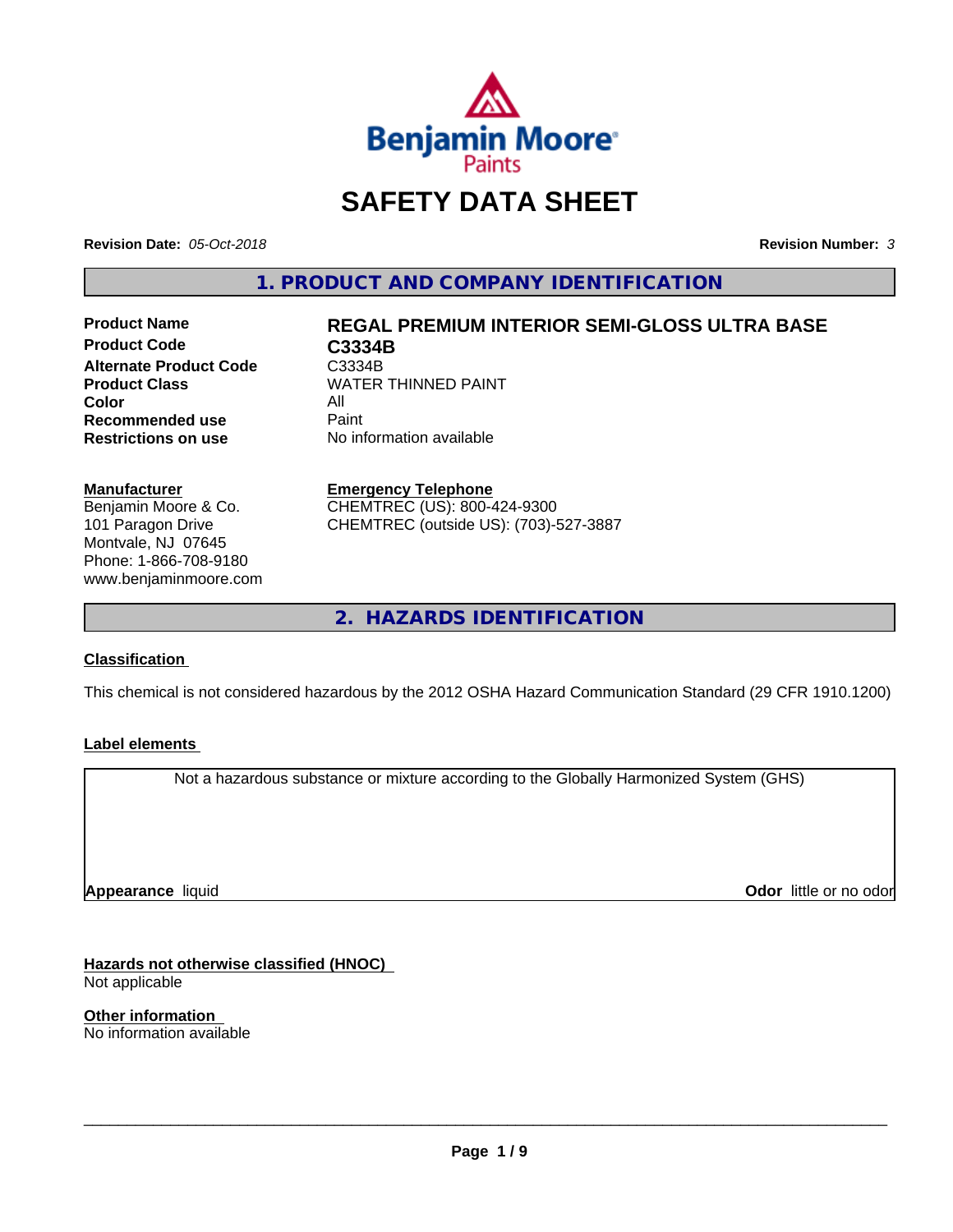# **3. COMPOSITION INFORMATION ON COMPONENTS**

| <b>Chemical name</b>                      | CAS No.    | Weight-% |
|-------------------------------------------|------------|----------|
| Kaolin                                    | 1332-58-7  |          |
| Propylene glycol                          | 57-55-6    |          |
| Propanoic acid, 2-methyl-, monoester with | 25265-77-4 |          |
| 2,2,4-trimethyl-1,3-pentanediol           |            |          |
| Sodium C14-C16 olefin sulfonate           | 68439-57-6 | 0.5      |
| Titanium dioxide                          | 13463-67-7 | 0.5      |

|                                                                                  |                                                                                                          | 4. FIRST AID MEASURES                                                                                                                        |  |  |
|----------------------------------------------------------------------------------|----------------------------------------------------------------------------------------------------------|----------------------------------------------------------------------------------------------------------------------------------------------|--|--|
| <b>General Advice</b>                                                            | No hazards which require special first aid measures.                                                     |                                                                                                                                              |  |  |
| <b>Eye Contact</b>                                                               | Rinse thoroughly with plenty of water for at least 15 minutes and consult a<br>physician.                |                                                                                                                                              |  |  |
| <b>Skin Contact</b>                                                              | Wash off immediately with soap and plenty of water while removing all<br>contaminated clothes and shoes. |                                                                                                                                              |  |  |
| <b>Inhalation</b>                                                                |                                                                                                          | Move to fresh air. If symptoms persist, call a physician.                                                                                    |  |  |
| Ingestion                                                                        | Clean mouth with water and afterwards drink plenty of water. Consult a physician<br>if necessary.        |                                                                                                                                              |  |  |
| <b>Most Important</b><br><b>Symptoms/Effects</b>                                 | None known.                                                                                              |                                                                                                                                              |  |  |
| <b>Notes To Physician</b>                                                        | Treat symptomatically.                                                                                   |                                                                                                                                              |  |  |
|                                                                                  |                                                                                                          | 5. FIRE-FIGHTING MEASURES                                                                                                                    |  |  |
| <b>Suitable Extinguishing Media</b>                                              |                                                                                                          | Use extinguishing measures that are appropriate to local<br>circumstances and the surrounding environment.                                   |  |  |
| <b>Protective Equipment And Precautions For</b><br><b>Firefighters</b>           |                                                                                                          | As in any fire, wear self-contained breathing apparatus<br>pressure-demand, MSHA/NIOSH (approved or equivalent)<br>and full protective gear. |  |  |
| <b>Specific Hazards Arising From The Chemical</b>                                |                                                                                                          | Closed containers may rupture if exposed to fire or<br>extreme heat.                                                                         |  |  |
| <b>Sensitivity To Mechanical Impact</b>                                          |                                                                                                          | No                                                                                                                                           |  |  |
| <b>Sensitivity To Static Discharge</b>                                           |                                                                                                          | No                                                                                                                                           |  |  |
| <b>Flash Point Data</b><br>Flash Point (°F)<br>Flash Point (°C)<br><b>Method</b> |                                                                                                          | Not applicable<br>Not applicable<br>Not applicable                                                                                           |  |  |

**Flammability Limits In Air**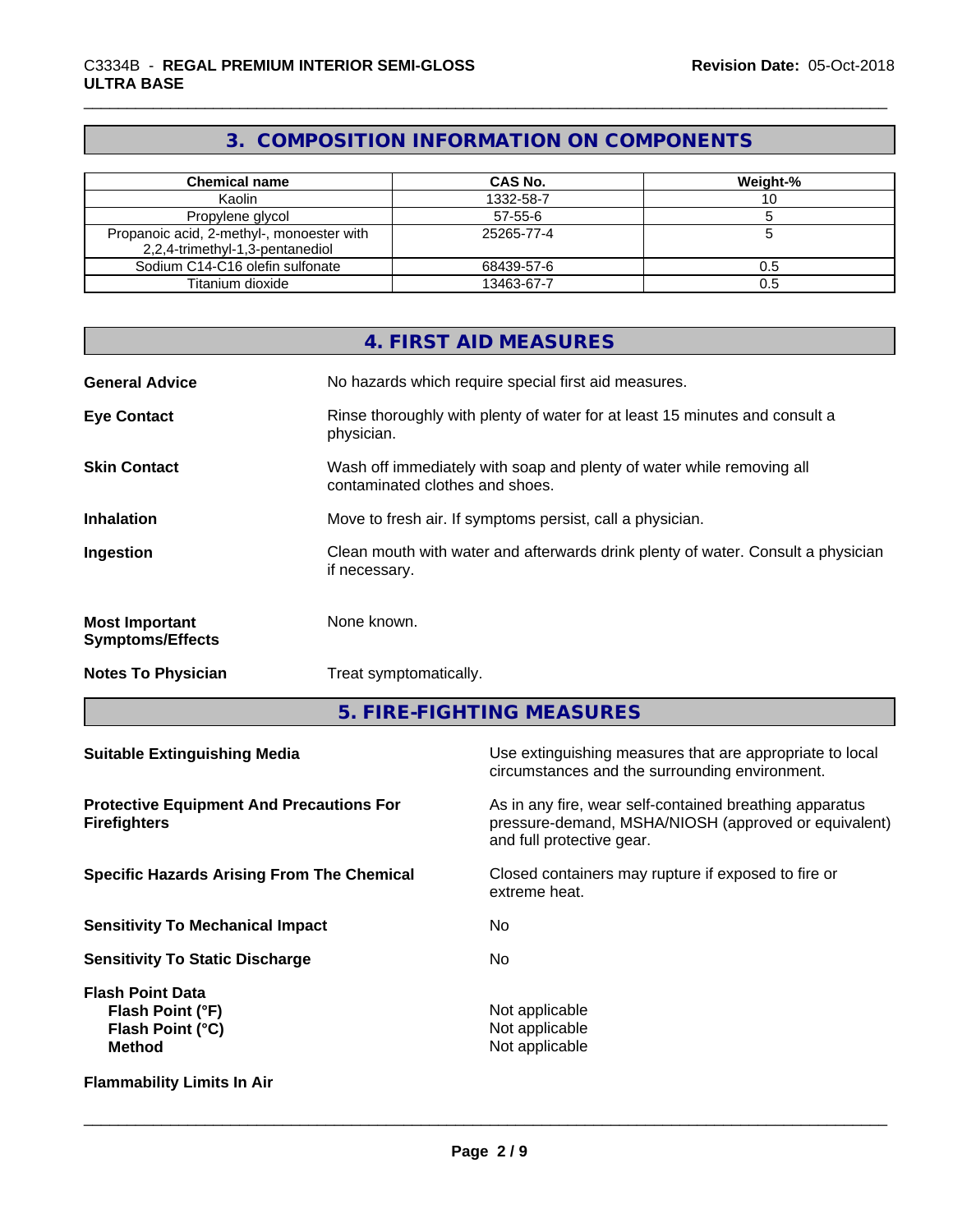#### **Lower flammability limit:** Not applicable **Upper flammability limit:** Not applicable

**NFPA Health:** 1 **Flammability:** 0 **Instability:** 0 **Special:** Not Applicable

#### **NFPA Legend**

- 0 Not Hazardous
- 1 Slightly
- 2 Moderate
- 3 High
- 4 Severe

*The ratings assigned are only suggested ratings, the contractor/employer has ultimate responsibilities for NFPA ratings where this system is used.*

*Additional information regarding the NFPA rating system is available from the National Fire Protection Agency (NFPA) at www.nfpa.org.*

#### **6. ACCIDENTAL RELEASE MEASURES**

| <b>Personal Precautions</b>      | Avoid contact with skin, eyes and clothing. Ensure adequate ventilation.                                                                                                         |  |  |
|----------------------------------|----------------------------------------------------------------------------------------------------------------------------------------------------------------------------------|--|--|
| <b>Other Information</b>         | Prevent further leakage or spillage if safe to do so.                                                                                                                            |  |  |
| <b>Environmental precautions</b> | See Section 12 for additional Ecological Information.                                                                                                                            |  |  |
| <b>Methods for Cleaning Up</b>   | Soak up with inert absorbent material. Sweep up and shovel into suitable<br>containers for disposal.                                                                             |  |  |
|                                  | 7. HANDLING AND STORAGE                                                                                                                                                          |  |  |
| <b>Handling</b>                  | Avoid contact with skin, eyes and clothing. Avoid breathing vapors, spray mists or<br>sanding dust. In case of insufficient ventilation, wear suitable respiratory<br>equipment. |  |  |
| <b>Storage</b>                   | Keep container tightly closed. Keep out of the reach of children.                                                                                                                |  |  |
| <b>Incompatible Materials</b>    | No information available                                                                                                                                                         |  |  |
|                                  |                                                                                                                                                                                  |  |  |

# **8. EXPOSURE CONTROLS/PERSONAL PROTECTION**

#### **Exposure Limits**

| <b>Chemical name</b> | <b>ACGIH TLV</b>            | <b>OSHA PEL</b>            |
|----------------------|-----------------------------|----------------------------|
| Kaolin               | $2$ mg/m <sup>3</sup> - TWA | 15 mg/m <sup>3</sup> - TWA |
|                      |                             | $5 \text{ ma/m}^3$ - TWA   |
| Titanium dioxide     | 10 mg/m $3$ - TWA           | $15 \text{ ma/m}^3$ - TWA  |

#### **Legend**

ACGIH - American Conference of Governmental Industrial Hygienists Exposure Limits OSHA - Occupational Safety & Health Administration Exposure Limits N/E - Not Established

**Engineering Measures** Ensure adequate ventilation, especially in confined areas.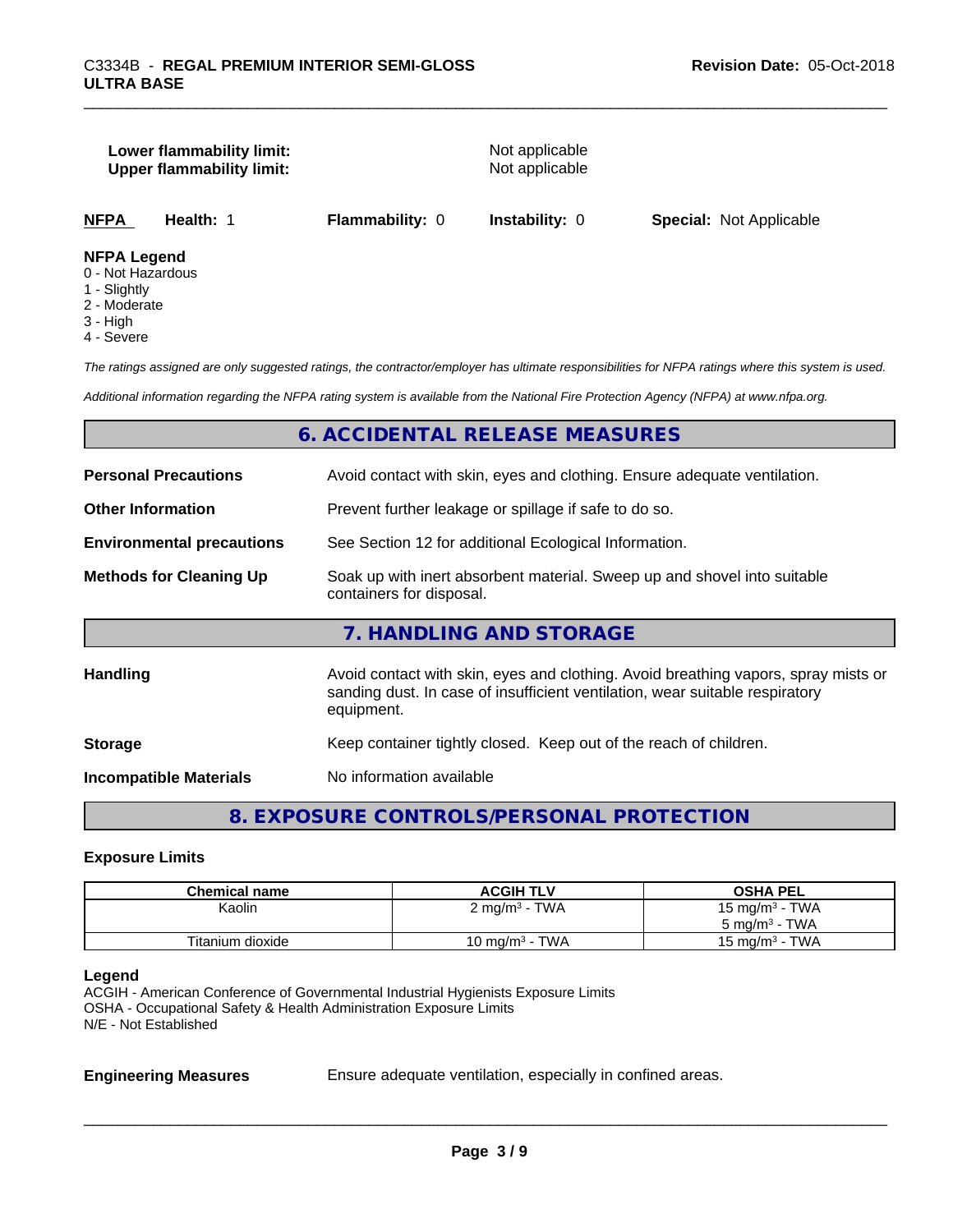| <b>Personal Protective Equipment</b> |                                                                                                                                     |
|--------------------------------------|-------------------------------------------------------------------------------------------------------------------------------------|
| <b>Eye/Face Protection</b>           | Safety glasses with side-shields.                                                                                                   |
| <b>Skin Protection</b>               | Protective gloves and impervious clothing.                                                                                          |
| <b>Respiratory Protection</b>        | In case of insufficient ventilation wear suitable respiratory equipment.                                                            |
| <b>Hygiene Measures</b>              | Avoid contact with skin, eyes and clothing. Remove and wash contaminated<br>clothing before re-use. Wash thoroughly after handling. |

# **9. PHYSICAL AND CHEMICAL PROPERTIES**

**Appearance** liquid **Odor** little or no odor **Odor Threshold** No information available **Density (lbs/gal)** 8.9 - 9.2 **Specific Gravity** 1.06 - 1.10 **pH pH**  $\blacksquare$ **Viscosity (cps)** <br> **Viscosity (cps)** No information available<br>
No information available<br>
No information available **Solubility(ies)**<br> **No information available**<br> **Water solubility**<br> **Water solubility Evaporation Rate No information available No information available Vapor pressure @20 °C (kPa)** No information available **Vapor density**<br> **Vapor density**<br> **With % Solids**<br>
With % Solids  $\frac{35 - 45}{35 - 45}$ **Wt. % Solids** 35 - 45 **Vol. % Solids Wt. % Volatiles** 55 - 65 **Vol. % Volatiles** 65 - 75 **VOC Regulatory Limit (g/L)** < 100 **Boiling Point (°F)** 212 **Boiling Point (°C)** 100 **Freezing Point (°F)** 32 **Freezing Point (°C)** 0 **Flash Point (°F)**<br> **Flash Point (°C)**<br> **Flash Point (°C)**<br> **C Flash Point (°C) Method** Not applicable not applicable not applicable not applicable not applicable not applicable not applicable not applicable not applicable not applicable not applicable not applicable not applicable not applicable not **Flammability (solid, gas)**<br> **Upper flammability limit:**<br>
Upper flammability limit:<br>  $\begin{array}{ccc}\n\bullet & \bullet & \bullet \\
\bullet & \bullet & \bullet\n\end{array}$ **Upper flammability limit: Lower flammability limit:** Not applicable **Autoignition Temperature (°F)** No information available **Autoignition Temperature (°C)** No information available **Decomposition Temperature (°F)** No information available<br> **Decomposition Temperature (°C)** No information available **Decomposition Temperature (°C)**<br>Partition coefficient

**No information available No information available** 

# **10. STABILITY AND REACTIVITY**

| <b>Reactivity</b>          | Not Applicable         |
|----------------------------|------------------------|
| <b>Chemical Stability</b>  | Stable under normal c  |
| <b>Conditions to avoid</b> | Prevent from freezing. |

Stable under normal conditions.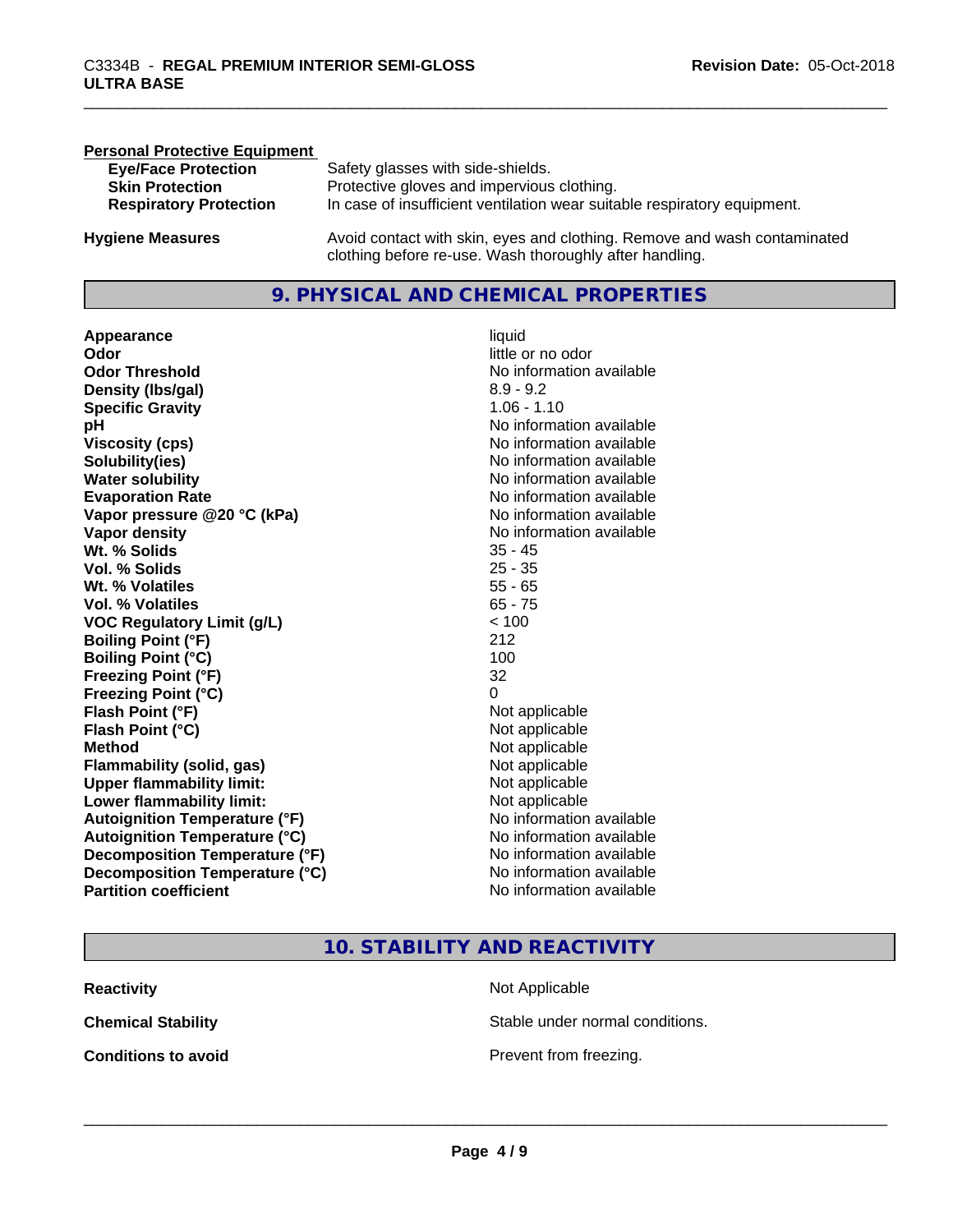| <b>Incompatible Materials</b>                                                                                                                                                                                                                                                                                                     | No materials to be especially mentioned.                                                                                                                                                                                                                                                                                                                                                                                      |  |  |
|-----------------------------------------------------------------------------------------------------------------------------------------------------------------------------------------------------------------------------------------------------------------------------------------------------------------------------------|-------------------------------------------------------------------------------------------------------------------------------------------------------------------------------------------------------------------------------------------------------------------------------------------------------------------------------------------------------------------------------------------------------------------------------|--|--|
| <b>Hazardous Decomposition Products</b>                                                                                                                                                                                                                                                                                           | None under normal use.                                                                                                                                                                                                                                                                                                                                                                                                        |  |  |
| <b>Possibility of hazardous reactions</b>                                                                                                                                                                                                                                                                                         | None under normal conditions of use.                                                                                                                                                                                                                                                                                                                                                                                          |  |  |
|                                                                                                                                                                                                                                                                                                                                   | 11. TOXICOLOGICAL INFORMATION                                                                                                                                                                                                                                                                                                                                                                                                 |  |  |
| <b>Product Information</b>                                                                                                                                                                                                                                                                                                        |                                                                                                                                                                                                                                                                                                                                                                                                                               |  |  |
| Information on likely routes of exposure                                                                                                                                                                                                                                                                                          |                                                                                                                                                                                                                                                                                                                                                                                                                               |  |  |
| <b>Principal Routes of Exposure</b>                                                                                                                                                                                                                                                                                               | Eye contact, skin contact and inhalation.                                                                                                                                                                                                                                                                                                                                                                                     |  |  |
| <b>Acute Toxicity</b>                                                                                                                                                                                                                                                                                                             |                                                                                                                                                                                                                                                                                                                                                                                                                               |  |  |
| <b>Product Information</b>                                                                                                                                                                                                                                                                                                        | No information available                                                                                                                                                                                                                                                                                                                                                                                                      |  |  |
|                                                                                                                                                                                                                                                                                                                                   | Symptoms related to the physical, chemical and toxicological characteristics                                                                                                                                                                                                                                                                                                                                                  |  |  |
| <b>Symptoms</b>                                                                                                                                                                                                                                                                                                                   | No information available                                                                                                                                                                                                                                                                                                                                                                                                      |  |  |
|                                                                                                                                                                                                                                                                                                                                   | Delayed and immediate effects as well as chronic effects from short and long-term exposure                                                                                                                                                                                                                                                                                                                                    |  |  |
| Eye contact<br><b>Skin contact</b>                                                                                                                                                                                                                                                                                                | May cause slight irritation.<br>Substance may cause slight skin irritation. Prolonged or repeated contact may dry<br>skin and cause irritation.                                                                                                                                                                                                                                                                               |  |  |
| Inhalation<br>Ingestion<br><b>Sensitization</b><br><b>Neurological Effects</b><br><b>Mutagenic Effects</b><br><b>Reproductive Effects</b><br><b>Developmental Effects</b><br><b>Target organ effects</b><br><b>STOT - single exposure</b><br><b>STOT - repeated exposure</b><br>Other adverse effects<br><b>Aspiration Hazard</b> | May cause irritation of respiratory tract.<br>Ingestion may cause gastrointestinal irritation, nausea, vomiting and diarrhea.<br>No information available<br>No information available.<br>No information available.<br>No information available.<br>No information available.<br>No information available.<br>No information available.<br>No information available.<br>No information available.<br>No information available |  |  |
| <b>Numerical measures of toxicity</b>                                                                                                                                                                                                                                                                                             |                                                                                                                                                                                                                                                                                                                                                                                                                               |  |  |
| Companent Information                                                                                                                                                                                                                                                                                                             |                                                                                                                                                                                                                                                                                                                                                                                                                               |  |  |

**Component Information**

**Kaolin** LD50 Oral: > 5000 mg/kg (Rat) Propylene glycol LD50 Oral: 20000 mg/kg (Rat) LD50 Dermal: 20800 mg/kg (Rabbit) Titanium dioxide LD50 Oral: > 10000 mg/kg (Rat)

## **Carcinogenicity**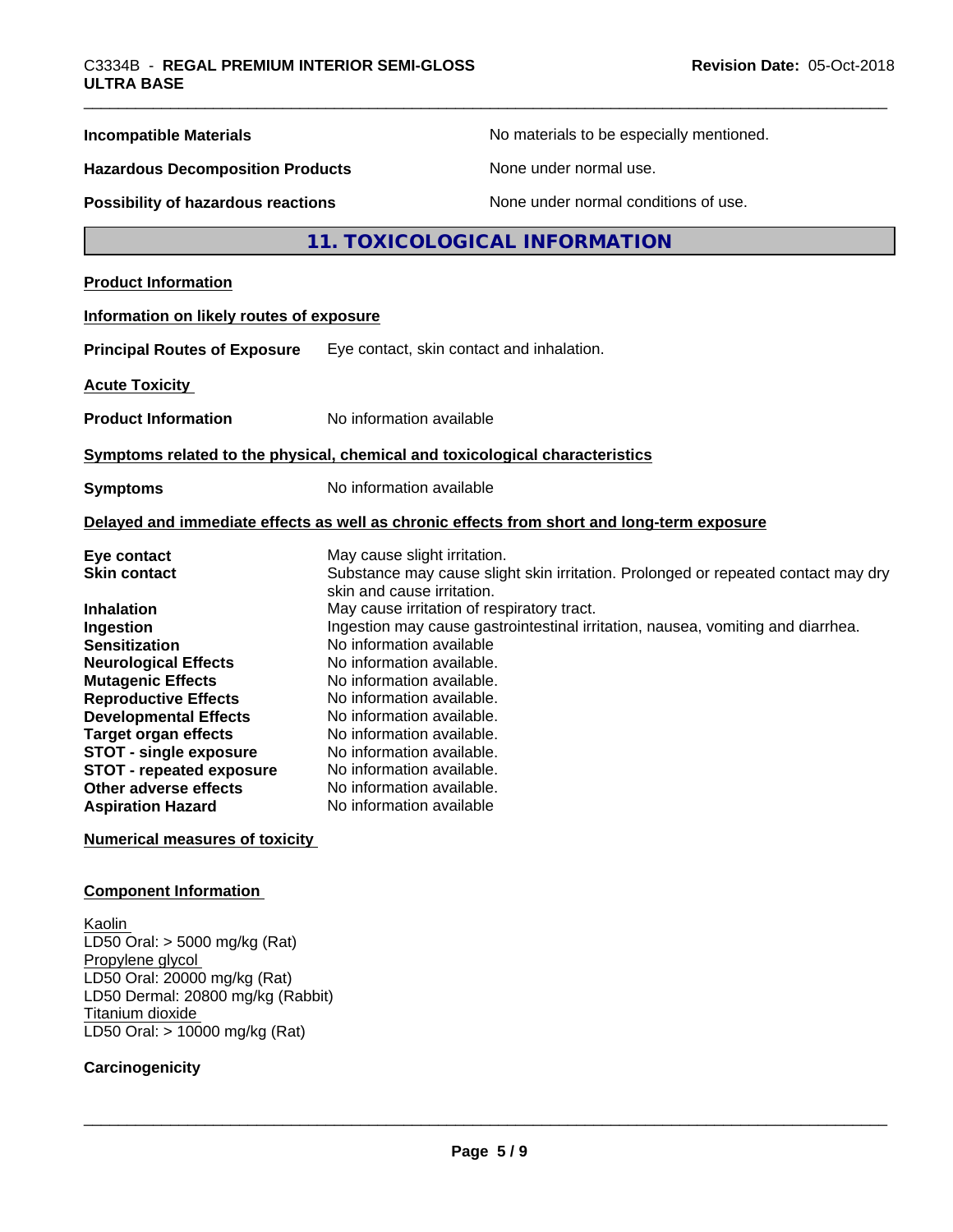*The information below indicateswhether each agency has listed any ingredient as a carcinogen:.*

| <b>Chemical</b><br>name             | <b>IARC</b>                    | <b>NTP</b> | ດເ⊔∧<br>שרט |
|-------------------------------------|--------------------------------|------------|-------------|
|                                     | . .<br>2B<br>Possible<br>Human |            | ∟isted      |
| $-1$<br>. dioxide<br><b>itanium</b> | Carcinogen                     |            |             |

• Although IARC has classified titanium dioxide as possibly carcinogenic to humans (2B), their summary concludes: "No significant exposure to titanium dioxide is thought to occur during the use of products in which titanium dioxide is bound to other materials, such as paint."

#### **Legend**

IARC - International Agency for Research on Cancer NTP - National Toxicity Program OSHA - Occupational Safety & Health Administration

**12. ECOLOGICAL INFORMATION**

# **Ecotoxicity Effects**

The environmental impact of this product has not been fully investigated.

## **Product Information**

#### **Acute Toxicity to Fish**

No information available

#### **Acute Toxicity to Aquatic Invertebrates**

No information available

#### **Acute Toxicity to Aquatic Plants**

No information available

#### **Persistence / Degradability**

No information available.

#### **Bioaccumulation**

No information available.

#### **Mobility in Environmental Media**

No information available.

#### **Ozone**

No information available

#### **Component Information**

#### **Acute Toxicity to Fish**

Propylene glycol LC50: 710 mg/L (Fathead Minnow - 96 hr.) Titanium dioxide  $LC50:$  > 1000 mg/L (Fathead Minnow - 96 hr.)

#### **Acute Toxicity to Aquatic Invertebrates**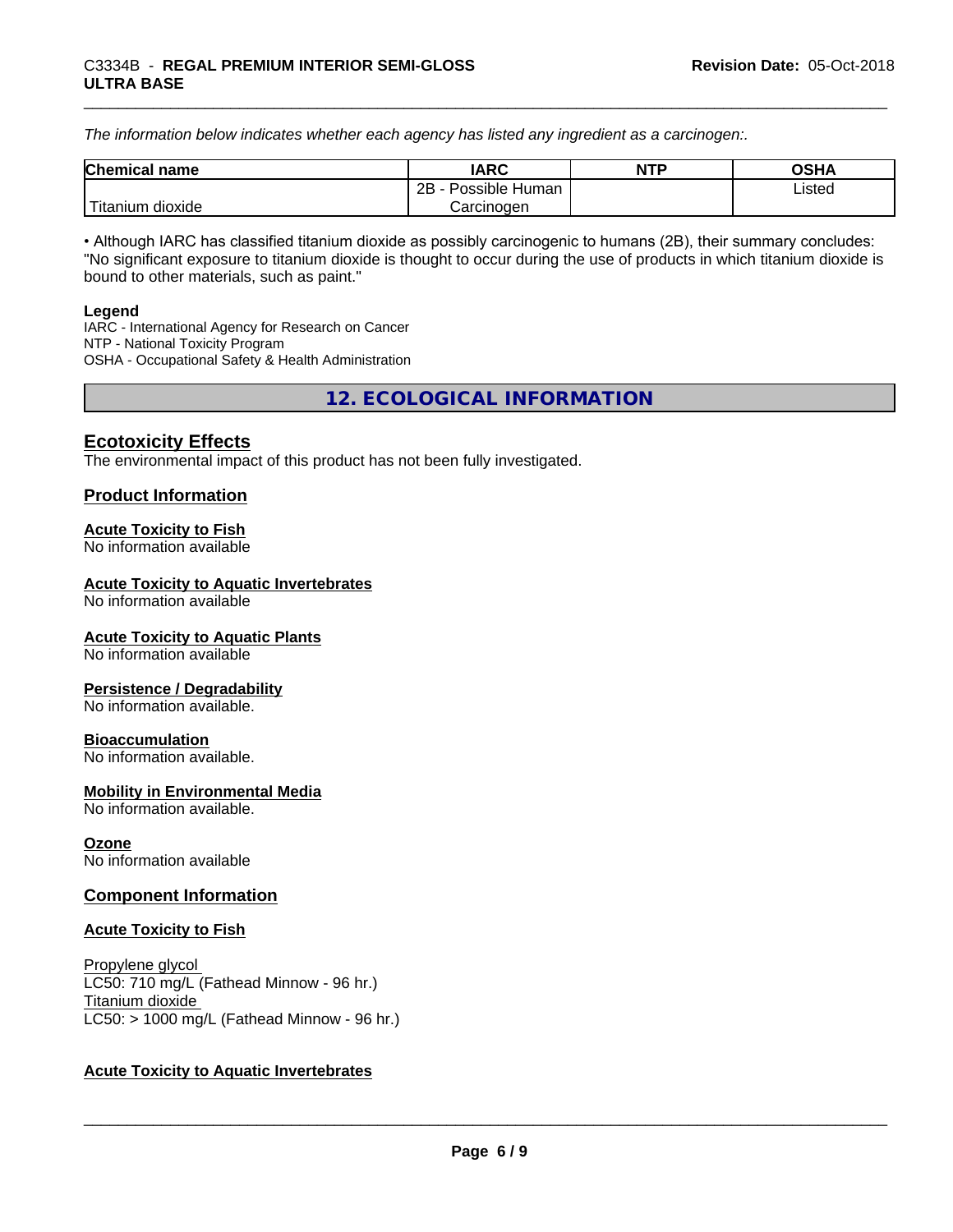#### Propylene glycol EC50: > 10000 mg/L (Daphnia magna - 24 hr.)

#### **Acute Toxicity to Aquatic Plants**

No information available

|                              | 13. DISPOSAL CONSIDERATIONS                                                                                                                                                                                               |
|------------------------------|---------------------------------------------------------------------------------------------------------------------------------------------------------------------------------------------------------------------------|
| <b>Waste Disposal Method</b> | Dispose of in accordance with federal, state, and local regulations. Local<br>requirements may vary, consult your sanitation department or state-designated<br>environmental protection agency for more disposal options. |
|                              | 14. TRANSPORT INFORMATION                                                                                                                                                                                                 |
| <b>DOT</b>                   | Not regulated                                                                                                                                                                                                             |
| <b>ICAO/IATA</b>             | Not regulated                                                                                                                                                                                                             |
| <b>IMDG / IMO</b>            | Not regulated                                                                                                                                                                                                             |
|                              | <b>15. REGULATORY INFORMATION</b>                                                                                                                                                                                         |

# **International Inventories**

| <b>TSCA: United States</b> | Yes - All components are listed or exempt. |
|----------------------------|--------------------------------------------|
| <b>DSL: Canada</b>         | Yes - All components are listed or exempt. |

# **Federal Regulations**

#### **SARA 311/312 hazardous categorization**

| Acute health hazard               | N٥ |
|-----------------------------------|----|
| Chronic Health Hazard             | Nο |
| Fire hazard                       | Nο |
| Sudden release of pressure hazard | Nο |
| Reactive Hazard                   | N٥ |

# **SARA 313**

Section 313 of Title III of the Superfund Amendments and Reauthorization Act of 1986 (SARA). This product contains a chemical or chemicals which are subject to the reporting requirements of the Act and Title 40 of the Code of Federal Regulations, Part 372:

*None*

# **Clean Air Act,Section 112 Hazardous Air Pollutants (HAPs) (see 40 CFR 61)**

This product contains the following HAPs:

*None*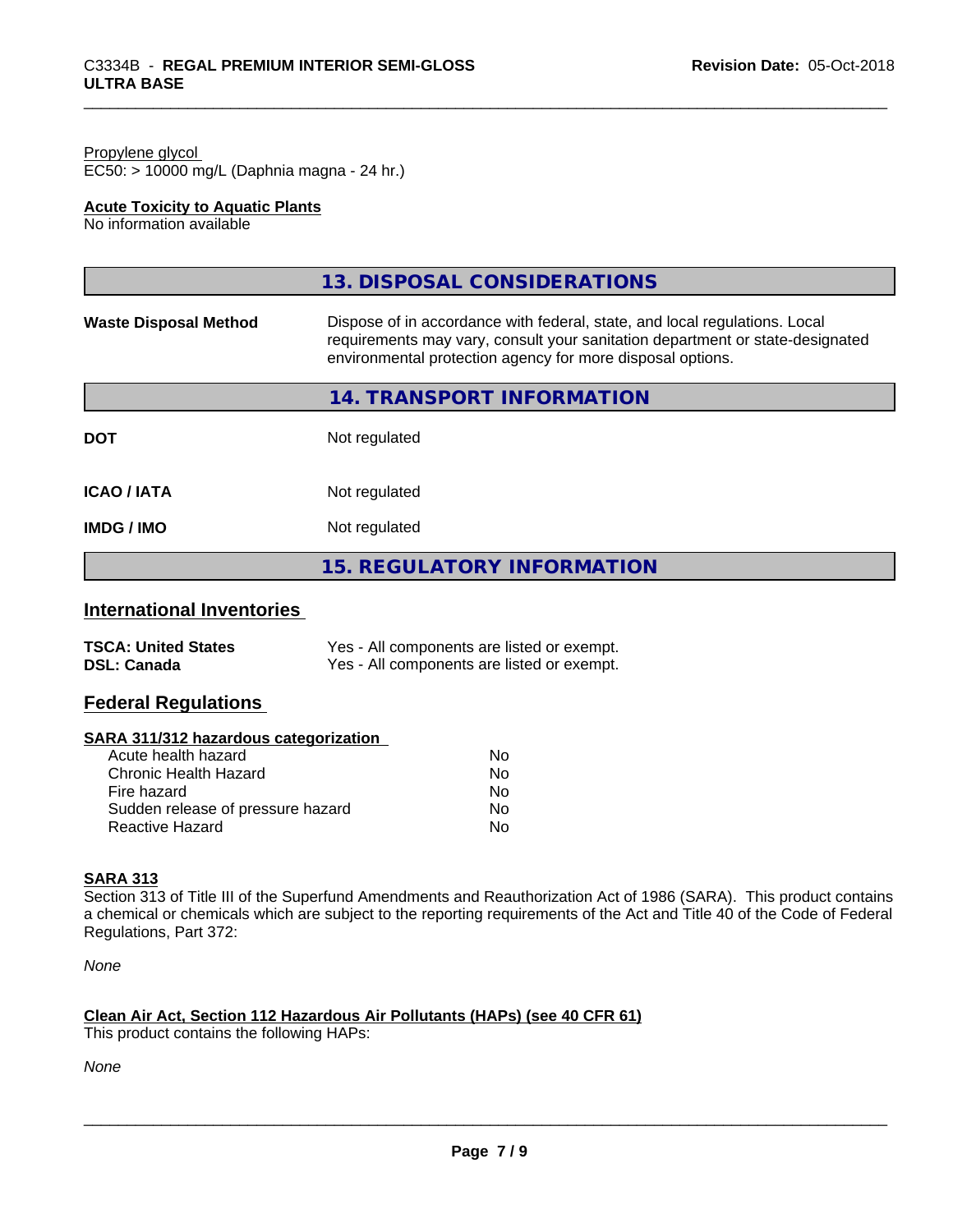# **US State Regulations**

#### **California Proposition 65**

**AVIMARNING:** Cancer and Reproductive Harm– www.P65warnings.ca.gov

#### **State Right-to-Know**

| <b>Chemical</b><br>'I name | aahucatte<br>ıvıa<br>saunuscus | <b>Jerse</b> y<br><b>Nev</b> | Pennsvlvania |
|----------------------------|--------------------------------|------------------------------|--------------|
| Kaolin                     |                                |                              |              |
| Propylene glycol           |                                |                              |              |

#### **Legend**

X - Listed

| <b>16. OTHER INFORMATION</b>                                                                                                                                                                                |           |                                                                            |                      |                                                                                                                                               |  |
|-------------------------------------------------------------------------------------------------------------------------------------------------------------------------------------------------------------|-----------|----------------------------------------------------------------------------|----------------------|-----------------------------------------------------------------------------------------------------------------------------------------------|--|
| HMIS -                                                                                                                                                                                                      | Health: 1 | <b>Flammability: 0</b>                                                     | <b>Reactivity: 0</b> | $PPE: -$                                                                                                                                      |  |
| <b>HMIS Legend</b><br>0 - Minimal Hazard<br>1 - Slight Hazard<br>2 - Moderate Hazard<br>3 - Serious Hazard<br>4 - Severe Hazard<br>* - Chronic Hazard<br>present under the actual normal conditions of use. |           | X - Consult your supervisor or S.O.P. for "Special" handling instructions. |                      | Note: The PPE rating has intentionally been left blank. Choose appropriate PPE that will protect employees from the hazards the material will |  |

*Caution: HMISÒ ratings are based on a 0-4 rating scale, with 0 representing minimal hazards or risks, and 4 representing significant hazards or risks. Although HMISÒ ratings are not required on MSDSs under 29 CFR 1910.1200, the preparer, has chosen to provide them. HMISÒ ratings are to be used only in conjunction with a fully implemented HMISÒ program by workers who have received appropriate HMISÒ training. HMISÒ is a registered trade and service mark of the NPCA. HMISÒ materials may be purchased exclusively from J. J. Keller (800) 327-6868.*

 **WARNING!** If you scrape, sand, or remove old paint, you may release lead dust. LEAD IS TOXIC. EXPOSURE TO LEAD DUST CAN CAUSE SERIOUS ILLNESS, SUCH AS BRAIN DAMAGE, ESPECIALLY IN CHILDREN. PREGNANT WOMEN SHOULD ALSO AVOID EXPOSURE.Wear a NIOSH approved respirator to control lead exposure. Clean up carefully with a HEPA vacuum and a wet mop. Before you start, find out how to protect yourself and your family by contacting the National Lead Information Hotline at 1-800-424-LEAD or log on to www.epa.gov/lead.

| <b>Prepared By</b>    | <b>Product Stewardship Department</b><br>Benjamin Moore & Co.<br>101 Paragon Drive<br>Montvale, NJ 07645<br>800-225-5554 |
|-----------------------|--------------------------------------------------------------------------------------------------------------------------|
| <b>Revision Date:</b> | 05-Oct-2018                                                                                                              |